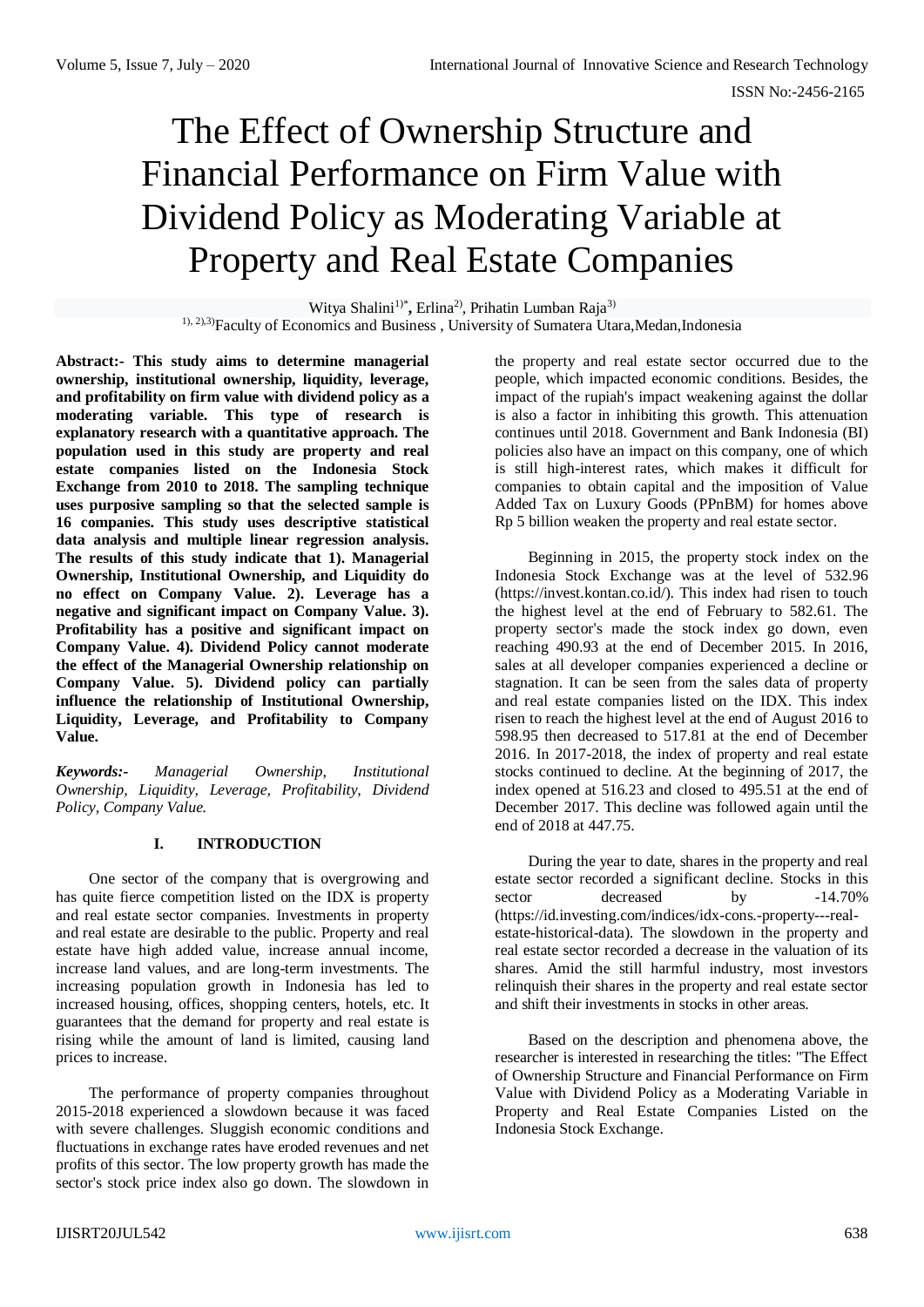# **II. LITERATURE REVIEW**

# *A. The value of the company*

Maximizing shareholder wealth is one of the company's goals that cannot be ignored. The company's market value is an essential measure of shareholder wealth (Gill, 2016). The higher the stock price, the higher its value (Tui et al., 2017). High company value can make the market believe in its current performance and the company's prospects. Market value can be influenced by choice, behavior, psychological, takeover competition, economic change, economic development, political conditions, and so on (Sudana, 2011). The company's stock price can be known to be above, below, or the book's fair value.

## *B. Managerial Ownership*

In agency theory, the relationship between managers and shareholders is described as the relationship between agent and principal (Vintilă & Gherghina, 2015). Managerial ownership describes a dual role, namely as a manager and also a shareholder, where each has an interest. Differences in benefits between the two often lead to a conflict called agency conflict (Kouki, 2011). This agency conflict can be minimized by increasing share ownership by management and increasing dividends to be distributed (Carstens & Wesson, 2019). But to meet both of them will require a substantial source of funding. The principal and agent have interests that are not much different, namely to improve the welfare of each party. Principals and agents tend to have behaviors to reduce corporate debt (Fahmi, 2014). The higher the company's share ownership by management, the higher the manager's response to be careful about the use of debt (Gill, 2016).

## *C. Institutional Ownership*

Institutional ownership is the percentage of share ownership by institutional investors such as banks, investment companies, and insurance companies, and other institutions. The monitoring mechanism will guarantee an increase in shareholder prosperity (Fahmi, 2014). Hartzell and Starks' research (Vintilă & Gherghina, 2015) concludes that institutional ownership structure can affect managerial compensation performance. Institutional ownership has an essential meaning in overseeing management with more optimal supervision of various critical decisions. Including corporate debt policy decisions, institutional shareholders will influence decision making. In addition to ownership of shares, this institutional investor also took part in the vote.

At the general meeting of shareholders (GMS). The high institutional shares level will result in more intensive supervision efforts to limit the manager's opportunistic behavior (Fahmi, 2014). The percentage of share ownership can measure institutional ownership by the company's institutional institution towards the number of shares outstanding (Vintilă & Gherghina, 2015).

## *D. Liquidity*

According to (Horne, 2012) liquidity ratios are ratios that measure a company's ability to meet its short-term liabilities. According to (Fahmi 2014), analyzing liquidity risk can be done by analyzing a company's cash flow analysis, analyzing short-term liabilities, and analyzing short-term fund flows. Liquidity risk can be reduced by strengthening the value of the liquidity ratio (Sudana, 2011).

# *E. Leverage*

Leverage is a ratio to measure how a company's assets are financed with liabilities (Kasmir, 2008). Leverage is used to measure its ability to pay all of its obligations, both short and long term. Financial managers can adopt policies that are considered necessary for balancing the use of capital. A company is solvable if its total assets are more significant than its liabilities (Kasmir, 2012).

## *F. Profitability*

Profitability is a ratio to assess a company's ability to generate profits (Kasmir, 2012). Profit is a source of payment of interest and principal for loans for creditors. For equity investors, profit is one of the determinants of changes in the value of securities. Investors prefer companies with high profitability because they assume that the company can provide high investment returns with high profitability.

## *Dividend Policy*

If dividends are increased, cash flow for investors will increase, which can benefit investors, whereas if the dividends are increased, retained earnings for investment and future growth will decrease to the detriment of investors (Brigham, Eugene F, 2006). Dividend policy is said to be optimal if it can balance these two things and maximize stock prices (Mery et al., 2017)

#### *G. Framework*



Fig 1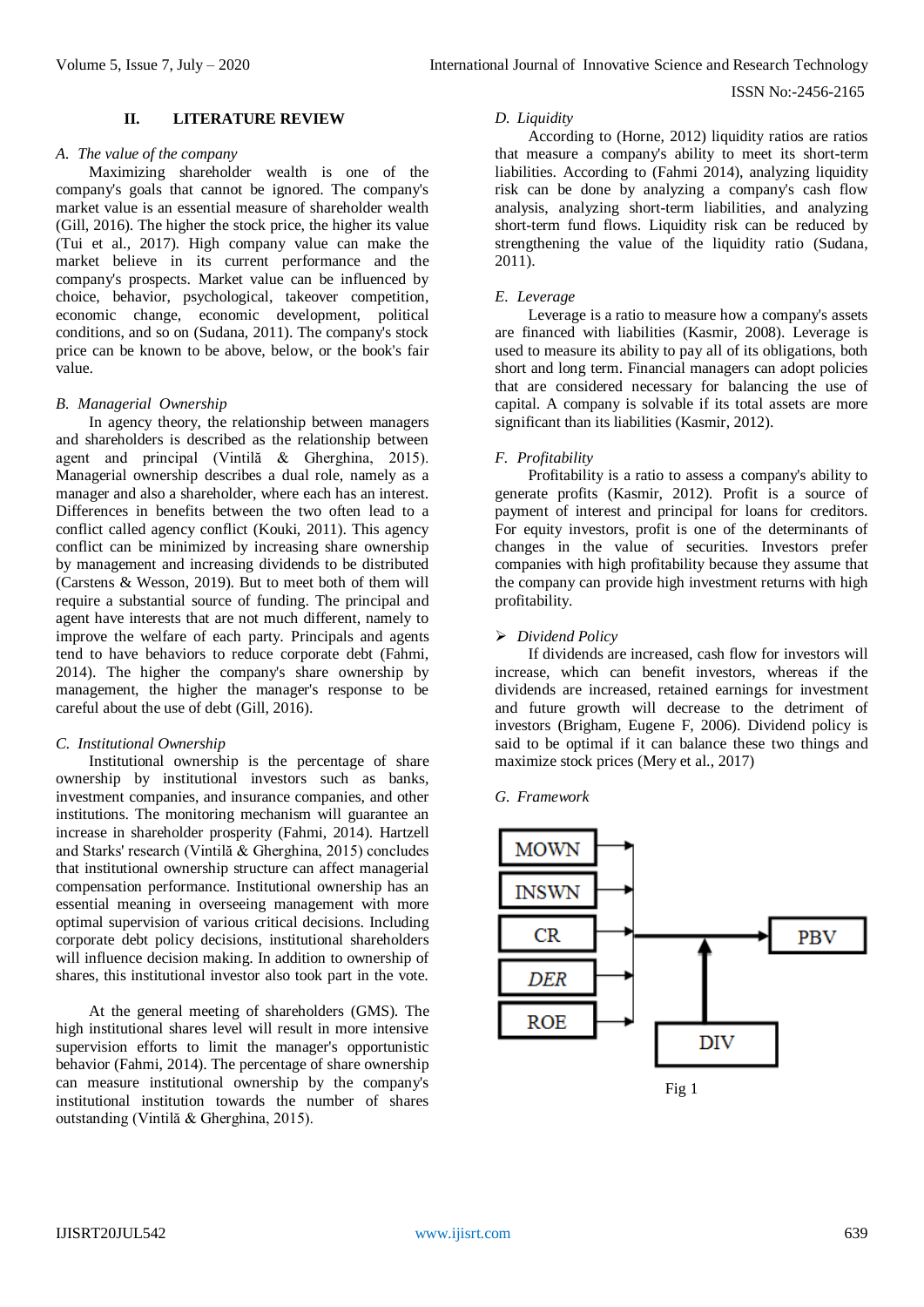# *H. Hypothesis*

H1: Managerial ownership negatively influences firm value.

H2: Institutional ownership positively influences firm value.

H3: Liquidity positively influences firm value.

H4: Leverage negatively influences firm value.

H5: Profitability positively influences firm value.

H6: Dividend Policy Relations Moderate the Effect of Managerial Ownership on firm value.

H7: Dividend Policy Relations Moderate the Effect of Institutional Ownership on firm value.

H8: Dividend Policy Relations Moderate the Effect of Liquidity on firm value.

H9: Dividend Policy Relations Moderate the Effect of Leverage on firm value.

H10: Dividend Policy Relations Moderate the Effect of Profitability on firm value.

# **III. RESEARCH METHODOLOGY**

# *A. Research Approach*

This type of research used in this research is associative research to analyze the effect ownership structure, financial performance on firm value, and whether

dividend policy can moderate the impact ownership structure and financial return on firm value. Associative research is research that aims to determine the effect or also the relationship between two or more variables (Sugiyono, 2011). This research has the highest level compared to descriptive and comparative analysis because this research can build a theory that can function to explain, predict, and control a symptom.

# *B. Data Analysis Methods*

The data analysis method used in this study is a statistical analysis method using SPSS software. Data analysis was performed by testing standard assumptions and testing hypotheses.

## **IV. RESULT**

## *A. Regression Equations*

In this research, regression analysis is used to determine whether there is an influence of independent variables, namely managerial ownership, institutional ownership, liquidity, leverage, and profitability on the dependent variable, which is firm value with dividend policy as a moderating variable.

| <b>Variable</b>    | Coefficient | <b>Std. Error</b>     | t-Statistic | Prob.    |
|--------------------|-------------|-----------------------|-------------|----------|
|                    |             |                       |             |          |
| $\mathcal{C}$      | 1385.833    | 806.3226              | 1.718708    | 0.0879   |
| MOWN(X1)           | $-1385.873$ | 806.3627              | $-1.718672$ | 0.0879   |
| INSWN(X2)          | $-1386.113$ | 806.3467              | $-1.719003$ | 0.0879   |
| CR(X3)             | $-0.037140$ | 0.098036              | $-0.378839$ | 0.7054   |
| DER(X4)            | $-1.027298$ | 0.249897              | $-4.110880$ | 0.0001   |
| ROE(X5)            | 6.342110    | 1.316908              | 4.815908    | 0.0000   |
| DIVIDEN(Z)         | 0.737844    | 0.269764              | 2.735142    | 0.0071   |
|                    |             |                       |             |          |
| R-squared          | 0.334942    | Mean dependent var    |             | 1.658673 |
| Adjusted R-squared | 0.305815    | S.D. dependent var    |             | 1.832243 |
| S.E. of regression | 1.526583    | Akaike info criterion |             | 3.731331 |
| Sum squared resid  | 319.2725    | Schwarz criterion     |             | 3.875697 |
| Log likelihood     | $-261.6558$ | Hannan-Quinn criter.  |             | 3.789993 |
| F-statistic        | 11.49951    | Durbin-Watson stat    |             | 0.619285 |
| Prob(F-statistic)  | 0.000000    |                       |             |          |
|                    |             |                       |             |          |

Table 1:- Results of Regression Analysis

*B. Partial Significance Test (Statistical Test - t)*

- $\triangleright$  Managerial Ownership (MOWN) has tcount = -1.718672> ttable =  $-1.97743$ , with a significance level of  $0.0879$   $\alpha$  = 0.05, it can be concluded that Managerial Ownership (MOWN) does not significantly influence the Company's Value . So H1 was rejected.
- $\triangleright$  Institutional Ownership (INSWN) has t count = -1.719003  $\lt$ ttable = -1.97743, with a significance level of  $0.0879$   $\alpha$  = 0.05, it can be concluded that Institutional Ownership (INSWN) has no significant effect on Value Company. So H2 is rejected.
- $\triangleright$  Liquidity (CR) has tcount = -0.378839 <ttable = -1.97743, with a significance level of 0.07054 $>\alpha$  = 0.05,

it can be concluded that Liquidity (CR) does not significantly influence the Company Value. So H3 is rejected.

- $\triangleright$  Leverage (DER) has tcount = -4.110880 <ttable = -1.97743, with a significance level of 0.0001  $\alpha$  = 0.05, it can be concluded that Leverage (DER) has a significant and negative effect on Company Value . So H4 is accepted.
- $\triangleright$  Profitability (ROE) has a tcount = 4.815908 <ttable = 1.97743, with a significance level of  $0.0000 < \alpha = 0.05$ , it can be concluded that the profitability variable (ROE) significantly and positively influences the Company Value. So H5 is accepted.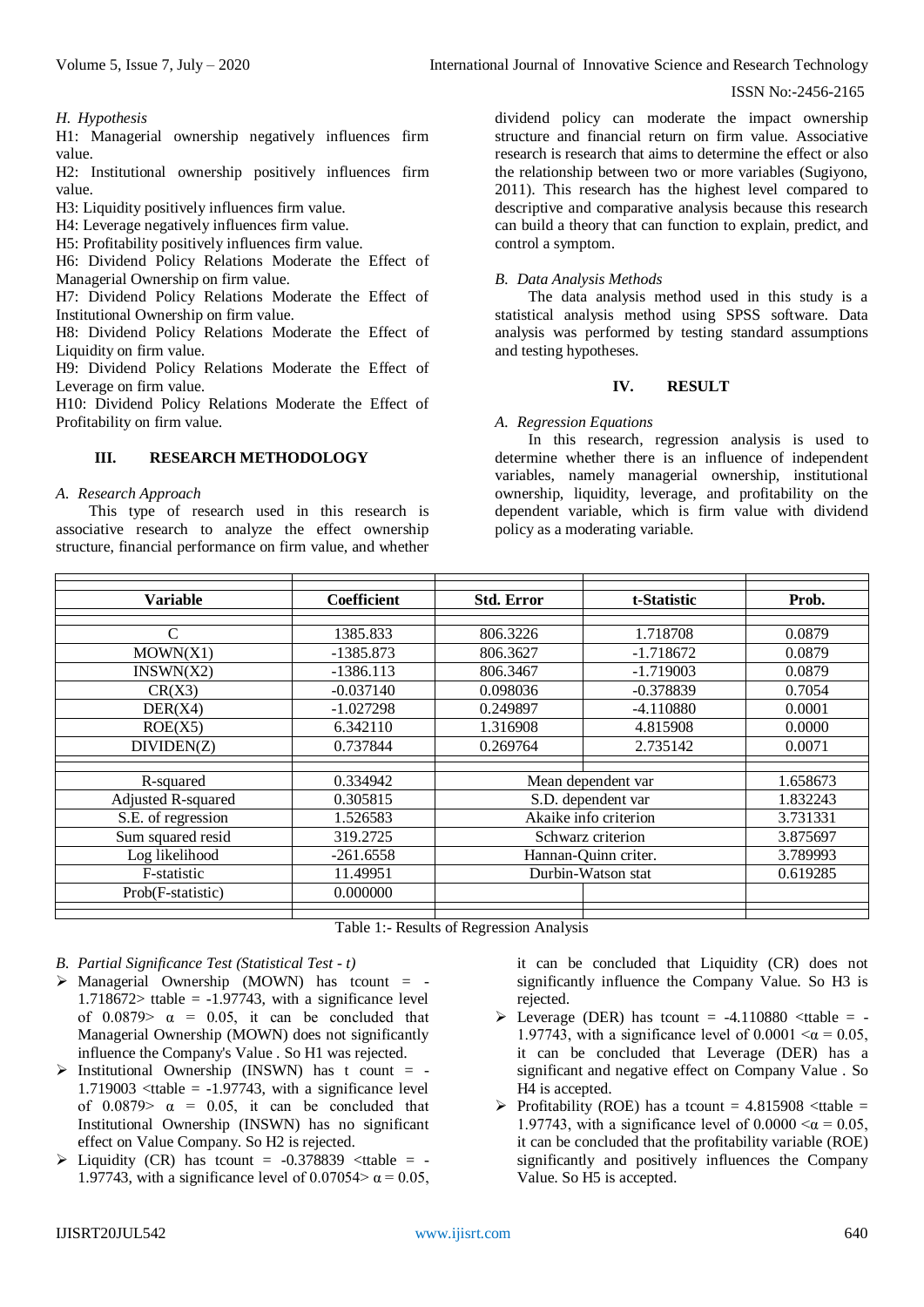# *C. Coefficient of Determination*

The statistical test of the coefficient of determination in this study aims to determine how far the model's ability of the model explains the dependent variable's variation. Statistical test results of the coefficient of determination can be seen in Table 1.

Table 1. shows that the Adjusted R Square value of 0.305815 or 30.5815%, which means that the percentage of influence of the independent variable (Managerial Ownership, Institutional Ownership, Liquidity, Leverage, and Profitability) to the Firm Value is the value of the

coefficient of determination or 30.5815%. In comparison, the remaining 69.4185% is influenced or explained by other variables not included in this research model.

# *D. Moderate Regression Analysis (MRA) Test*

MRA test is used to test the hypothesis (6-10), namely that dividend policy can moderate the influence between managerial ownership, institutional ownership, liquidity, leverage, and ROE on firm value. Here are the results of calculations using Eviews:

| <b>Variable</b>    | <b>Coefficient</b> | <b>Std. Error</b>     | t-Statistic | Prob.    |  |  |
|--------------------|--------------------|-----------------------|-------------|----------|--|--|
|                    |                    |                       |             |          |  |  |
| C                  | 803.5835           | 793.8952              | 1.012203    | 0.3133   |  |  |
| MOWN(X1)           | $-804.6163$        | 793.8956              | $-1.013504$ | 0.3127   |  |  |
| INSWN $(X2)$       | $-804.4987$        | 793.8946              | $-1.013357$ | 0.3127   |  |  |
| CR(X3)             | 0.250135           | 0.157477              | 1.588390    | 0.1146   |  |  |
| DR $(X4)$          | $-1.583255$        | 0.284212              | $-5.570690$ | 0.0000   |  |  |
| MOWN(X1)DIV(Z)     | 6.308373           | 6.140312              | 1.027370    | 0.3061   |  |  |
| INSWN(x2)DIV(Z)    | 2.499200           | 0.711065              | 3.514729    | 0.0006   |  |  |
| CR(X3)DIV(Z)       | $-0.469603$        | 0.196919              | $-2.384757$ | 0.0185   |  |  |
| DR(X4)DIV(Z)       | $-1.768864$        | 0.542062              | $-3.263213$ | 0.0014   |  |  |
| ROE(X5)DIV(Z)      | 4.359139           | 2.525461              | 2.726076    | 0.0067   |  |  |
| R-squared          | 0.410158           | Mean dependent var    |             | 1.658673 |  |  |
|                    | 0.365808           |                       |             | 1.832243 |  |  |
| Adjusted R-squared |                    | S.D. dependent var    |             |          |  |  |
| S.E. of regression | 1.459127           | Akaike info criterion |             | 3.666868 |  |  |
| Sum squared resid  | 283.1640           | Schwarz criterion     |             | 3.893729 |  |  |
| Log likelihood     | $-253.0145$        | Hannan-Quinn criter.  |             | 3.759051 |  |  |
| F-statistic        | 9.248394           | Durbin-Watson stat    |             | 0.780750 |  |  |
| Prob(F-statistic)  | 0.000000           |                       |             |          |  |  |

Table 2:- Results of Regression Analysis With Moderating Variable

From the Eviews calculations, it can be concluded the influence of the moderation variable is as follows:

 $\triangleright$  Dividend Policy on the effect of Managerial Ownership (MOWN) on Company Value.

Managerial Ownership (MOWN) has t count 1.027370 <ttable 1.97796, with a significance level of 0.3061>  $\alpha$  = 0.05, it can be concluded that Dividend Policy cannot moderate the effect of Managerial Ownership on Company Value. So H6 is rejected

 $\triangleright$  Dividend Policy on the effect of Institutional Ownership (INSWN) on Company Value.

Institutional Ownership (INSWN) has a value of 3.514729> t table 1.97796, with a significance level of 0.0006>  $\alpha$  = 0.05, it can be concluded that the Dividend Policy can moderate the effect of Institutional Ownership (INSWN) on Company Value. So H7 is accepted

 $\triangleright$  Dividend Policy on the effect of Liquidity (CR) on Company Value.

Liquidity (CR) has a t  $-2,384757$  <ttable  $-1,97796$ , with a significance level of 0.0185>  $\alpha = 0.05$ , it can be concluded that the Dividend Policy can moderate the effect of Liquidity (CR) on Company Value. So H8 is accepted.

 Dividend Policy on the effect of Leverage (DER) on Company Value.

Leverage (DER) has t -3.263213 <ttable -1.97796, with a significance level of 0.0014 $>\alpha = 0.05$ , it can be concluded that the Dividend Policy can moderate the effect of the Leverage (DER) variable on Company Value. So H9 is accepted.

 Dividend Policy on the effect of Profitability (ROE) on Company Value.

Profitability (ROE) has tcount 2.7726076> t table 1.97796, with a significance level of 0.0067>  $\alpha = 0.05$ , it can be concluded that the Dividend Policy can moderate the effect of the Leverage (DER) variable on Company Value so that H10 is accepted.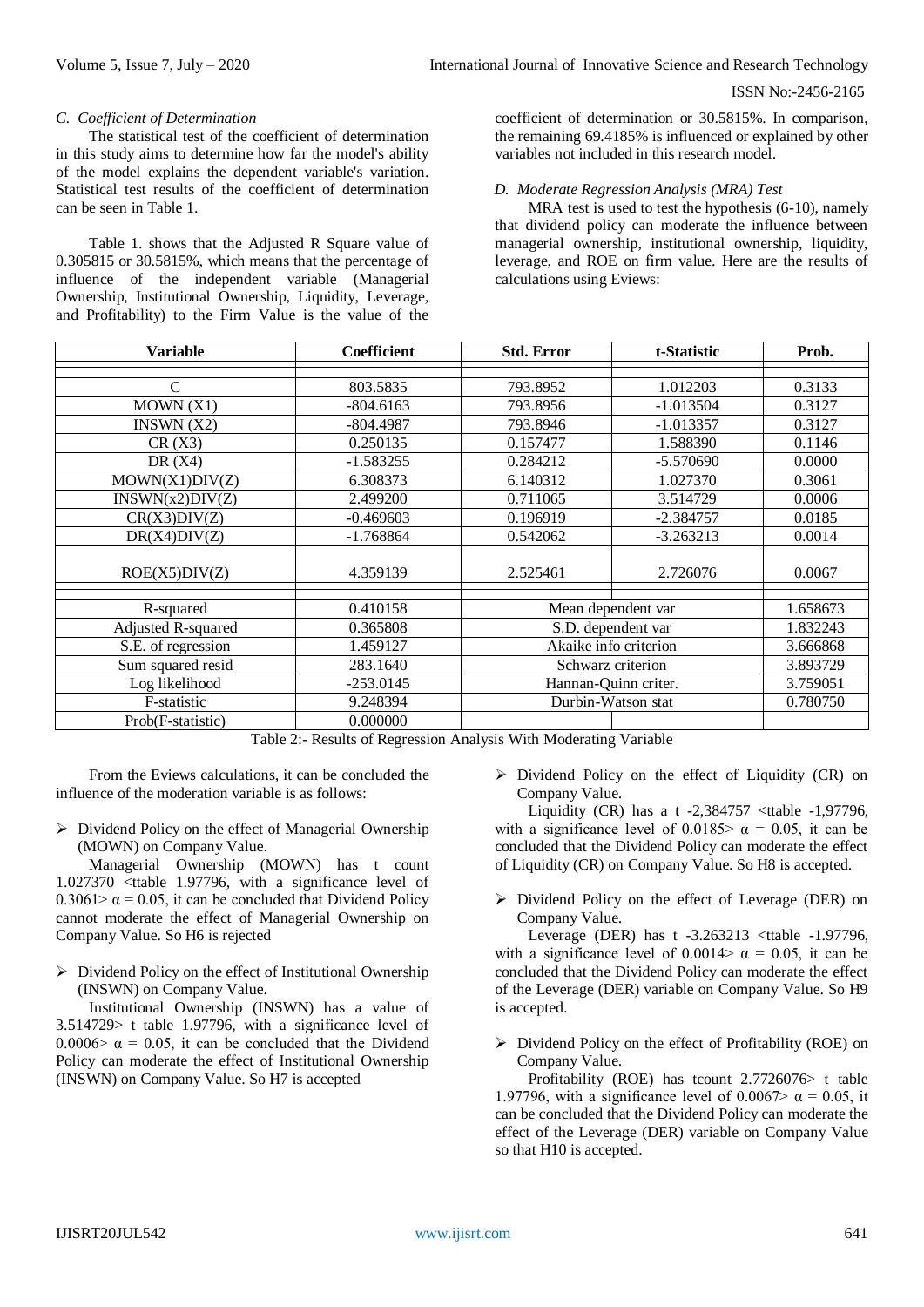# **V. CONCLUSION AND RECOMMENDATION**

# *A. Conclusions*

From the research and discussion result that has been carried out, conclusions can be drawn as follows:

- $\triangleright$  Managerial ownership does not significantly influence the Company's Value in the Property and Real Estate companies listed on the Indonesia Stock Exchange in 2010-2018. This indicates that the company's management will still try to work optimally to provide welfare for shareholders or investors without considering managerial ownership. The management believes that regardless of the level of ownership by managerial shares, they will still get bonuses and salary increases by maintaining and improving their performance.
- $\triangleright$  Institutional ownership does not significantly influence the value company's value in property and real estate companies listed on the Indonesia Stock Exchange in 2010-2018. It indicates that the weakness of the mechanism of monitoring the opportunistic actions of managers in running the company. It can occur because institutional parties tend to compromise with management and thus fail to build a good company reputation by ignoring minority investors' welfare.
- $\triangleright$  Liquidity has no significant effect on the value company value's in property and real estate companies listed on the Indonesia Stock Exchange in 2010-2018. It indicates that investor does not pay attention to the current ratio factor, because investors consider this ratio only shows the company's ability to pay off short-term debts of a company and investors look more at how the company's management uses the funds effectively and efficiently to achieve added value for the company's value.
- $\triangleright$  Leverage has a significant and negative effect on the value company's value in property and real estate companies listed on the Indonesia Stock Exchange in the period 2010-2018. This indicates that a company with a high level of debt will increase the company's burden on creditors, and the risk of default will also be high and can reduce corporate profits. The negative influence of leverage on the value of the company shows that investors highly consider the size of the debt owed by the company because investors would want the prospect of high returns, but they are reluctant to face risks. So investors tend to invest less in these companies by diverting their investment to other companies, which can decrease the value of the company in companies with high degree of leverage.
- $\triangleright$  Profitability has a significant and positive effect on the value company's value in property and real estate companies listed on the Indonesia Stock Exchange in the period 2010-2018. This indicates that profitability shows the level of net profit that can be achieved by the company when running its operations. Profits worth sharing with shareholders are profits after interest and taxes. High profitability can provide added value to the value company' value and maintain a consistent level of a company growth can increase the company's profitability, which will trigger a demand for shares by

investors, which is reflected in its share price and can increase the company's value.

- Dividend Policy cannot moderate the Managerial Ownership relationship on Company Value in the Property and Real Estate companies listed on the Indonesia Stock Exchange in the period 2010-2018. Proportional managerial ownership structure affects a variety of corporate financial decisions. One of them is the company's dividend policy decision. Shareholders give this authority to the board of directors who are part of the company's management. But this cannot be used as a reference if the proportion of share ownership by management is still relatively low so the agent cannot contribute fully to the decision on dividend distribution.
- $\triangleright$  Dividend policy can moderate the effect of the relationship of Institutional Ownership on Company Value on Property and Real Estate companies listed on the Indonesia Stock Exchange in the period 2010-2018. This indicates that high institutional ownership can affect management decisions, one of which is the decision to distribute profits as dividends to be distributed to investors. High institutional ownership, the dividends distributed are also high. Companies that distribute high dividends show the prospects of the company both in the eyes of investors and the public (Aditya & Supriyono, 2015).
- $\triangleright$  Dividend Policy can moderate the Liquidity relationship on Company Value in Property and Real Estate companies listed on the Indonesia Stock Exchange in the period 2010-2018. This indicates that the greater the current ratio shows the higher the company's ability to meet its short-term obligations. The high current ratio shows investors' confidence in the company's ability to pay the promised dividend because the availability of assets shows the level of dividend payment. The current ratio position is an important variable to consider by management when deciding on dividend policy.
- $\triangleright$  Dividend Policy can moderate the Leverage relationship on Company Value in the Property and Real Estate companies listed on the Indonesia Stock Exchange in the period 2010-2018. This indicates that the dividend policy can increase the company's value when leverage is high, and the dividend policy can increase the value of the company when leverage is high.
- Dividend Policy can moderate the profitability relationship on Company Value in Property and Real Estate companies listed on the Indonesia Stock Exchange in the period 2010-2018. This indicates that profitability is the primary determinant of the consideration of dividend payments. The higher the profitability, shows better the management in carrying out the company's operations. Companies that have high profitability will usually distribute high dividends as well, and the increase in company value will also be reflected in the company's ability to distribute dividends.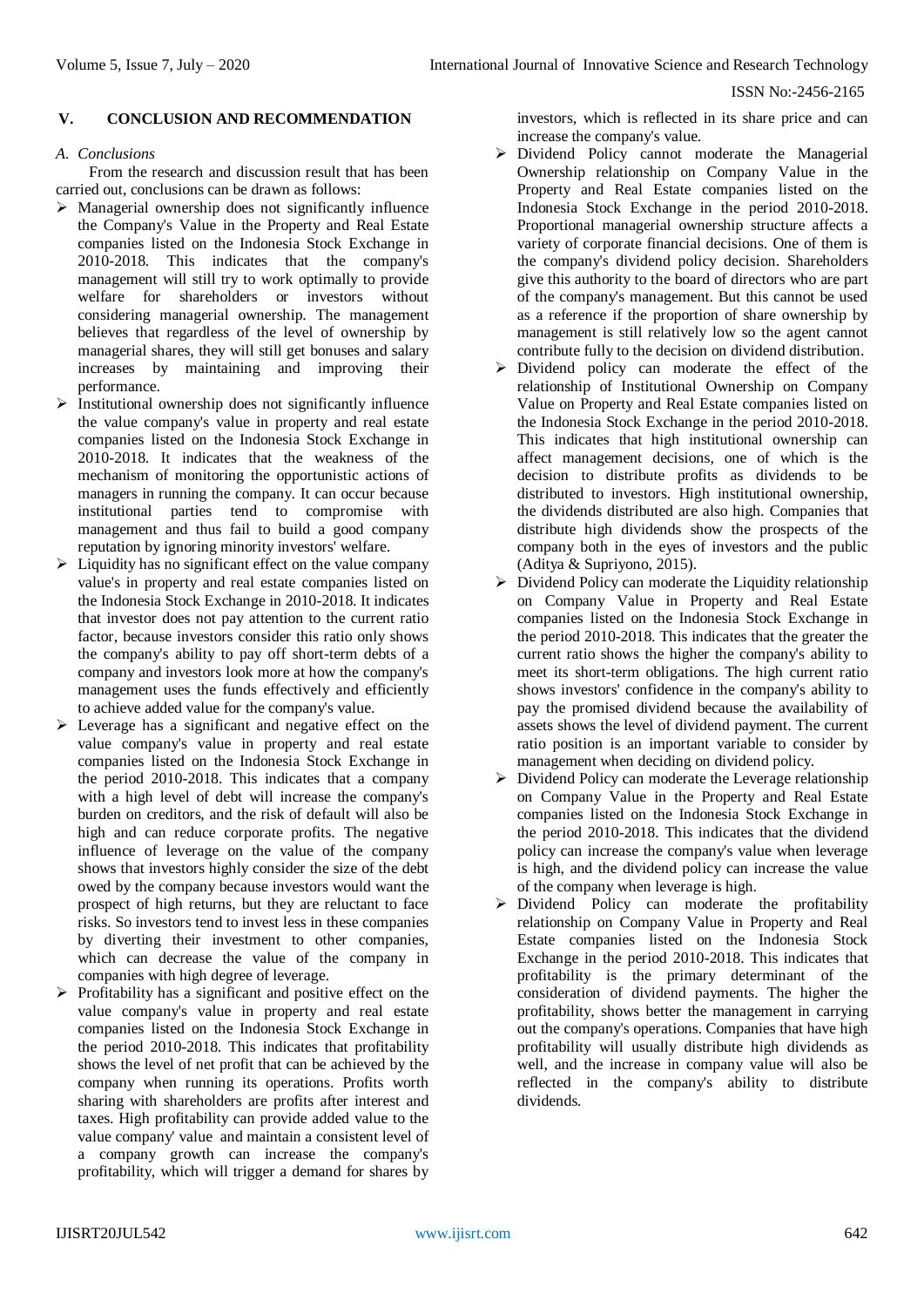# *B. Suggestions*

For the next research it is recommended not to use the current ratio, because the ratio only measures current assets with current debt, not taking into account the overall total assets and total liabilities of the company. Leverage and profitability variables need attention both for investors and potential investors to assess a company.

As for property and real estate companies, they need to pay attention to liquidity in order to have financial flexibility in achieving good corporate value for the company's external parties. For listed companies, companies should increase company value so they can attract investors to invest in their companies, and listed companies should also be able to increase the profitability of their companies so that financial performance is good in the eyes of investors.

# **REFERENCES**

- [1]. Aditya, D., & Supriyono, E. (2015). Pengaruh Profitabilitas dan Kepemilikan Institusional Terhadap Nilai Perusahaan Dengan Kebijakan Dividen Sebagai Variabel Intervening Pada Perusahaan Manufaktur yang Terdaftar di Bursa Efek Indoensia Periode 2010-2014. Jurnal Manajemen Bisnis, 6(1), 307–326.
- [2]. Brigham, E. F., and Houston, J. F. (2001). Manajemen Keuangan (Kedelapan). Salemba Empat.
- [3]. Brigham, E.F., and H. F. J. (2002). Fundamentals of Financial Management (D. S. dan H. Wibowo (ed.); Kedelapan). Erlangga.
- [4]. Brigham, Eugene F, G. dan L. C. (2006). Intermediate Financial Management. The Dryden Press.
- [5]. Budianto, W., & Payamta, P. (2014). Pengaruh Kepemilikan Manajerial Terhadap Nilai Perusahaan Dengan Kebijakan Dividen Sebagai Variabel Moderasi. Assets: Jurnal Akuntansi Dan Pendidikan, 3(1), 13. https://doi.org/10.25273/jap.v3i1.1207
- [6]. Carstens, R., & Wesson, N. (2019). The impact of South African real estate investment trust legislation on firm growth and firm value. South African Journal of Economic and Management Sciences,  $22(1),$  1–9. https://doi.org/10.4102/sajems.v22i1.2257
- [7]. Du, J., Wu, F., & Liang, X. (2016). Corporate liquidity and firm value: evidence from China's listed firms. SHS Web of Conferences, 24, 01013.

https://doi.org/10.1051/shsconf/20162401013

- [8]. Fahmi, I. (2014). Manajemen Keuangan Perusahaan. Mitra Wacana Media.
- [9]. Fajaria, A. Z. (2018). The Effect of Profitability, Liquidity, Leverage and Firm Growth of Firm Value with its Dividend Policy as a Moderating Variable. International Journal of Managerial Studies and Research,  $6(10)$ ,  $55-69$ . <https://doi.org/10.20431/2349-> 0349.0610005
- [10]. Ghozali, I. (2005). Aplikasi Analisis Multivariate dengan Program SPSS. Universitas Diponegoro.
- [11]. Gill, A. (2016). The Impact of Corporate Governance and Financial Leverage on Value of Firms Listed on [12]. Amman Stock Exchange. Jordan Journal of Business Administration, 12(4), 899–917. https://doi.org/10.12816/0034973
- [12]. Gultom, R., & Wijaya, S. W. (2013). Analisis Faktor Faktor yang Mempengaruhi Nilai Perusahaan Farmasi di Bursa Efek Indonesia periode 2008- 2011. Jurnal Wira Ekonomi Mikroskil, 3(1), 51–60.
- [13]. Handayani, I. A. R. P., Ariyanto, D., Rasmini, N. K., & Widanaputra, A. A. G. P. (2018). The Effect of Profitability , Institutional Ownership on the Value of the Company with Dividend Policy as a Meditation. Sciences : Basic and Applied Research, 41(1), 234– 242.
- [14]. Harahap, S. S. (2004). Analisis Laporan Kritis Keuangan. Jakarta : Rajawali Grafindo.
- [15]. Harningsih, S., Agustin, H., Setiawan, M. A., Padang, U. N., Barat, A. T., Padang, U. N., Barat, A. T., Padang, U. N., Barat, A. T., & Perusahaan, N. (2019). Pengaruh Kinerja Keuangan Terhadap Nilai Perusahaan Variabel Moderasi. Journal of Multidisciplinary Reserch and Development, 2655– 0865, 199– 209.
- [16]. Haruman. (2008). Struktur Kepemilikan, Keputusan Keuangan, dan Nilai Perusahaan. Finance and Banking Journal, 10(2), 150–166.
- [17]. Hermuningsih, S. (2014). Profitability, Growth Opportunity, Capital Structure and the Firm Value. Buletin Ekonomi Moneter Dan Perbankan, 16(2), 115–136. https://doi.org/10.21098/bemp.v16i2.440
- [18]. Hidayah, N. (2017). Pengaruh Investment Opportunity Set (Ios) Dan Kepemilikan Manajerial Terhadap Nilai Perusahaan Pada Perusahaan Property Dan Real Estat Di Bursa Efek Indonesia. Jurnal Akuntansi, 19(3), 420. https://doi.org/10.24912/ja.v19i3.89
- [19]. Horne, J. C. V. dan J. M. W. (1997). Prinsip-Prinsip Manajemen Keuangan (Pertama). Salemba Empat.
- [20]. Horne, J. C. V. dan J. M. W. (2012). Prinsip-Prinsip Manajemen Keuangan. Salemba Empat.
- [21]. Hung, D. N., Cuong, P. D., & Bich Ha, V. T. (2018). Effects of financial statements information on firms' value: Evidence from Vietnamese listed firms. Investment Management and Financial Innovations, 15(4), 210–218.

https://doi.org/10.21511/imfi.15(4).2018.17

[22]. Husna, A., & Satria, I. (2019). Effects of Return on Asset, Debt To Asset Ratio, Current Ratio, Firm Size, and Dividend Payout Ratio on Firm Value. International Journal of Economics and Financial Issues, 9(5), 50–54. https://doi.org/10.32479/ijefi.8595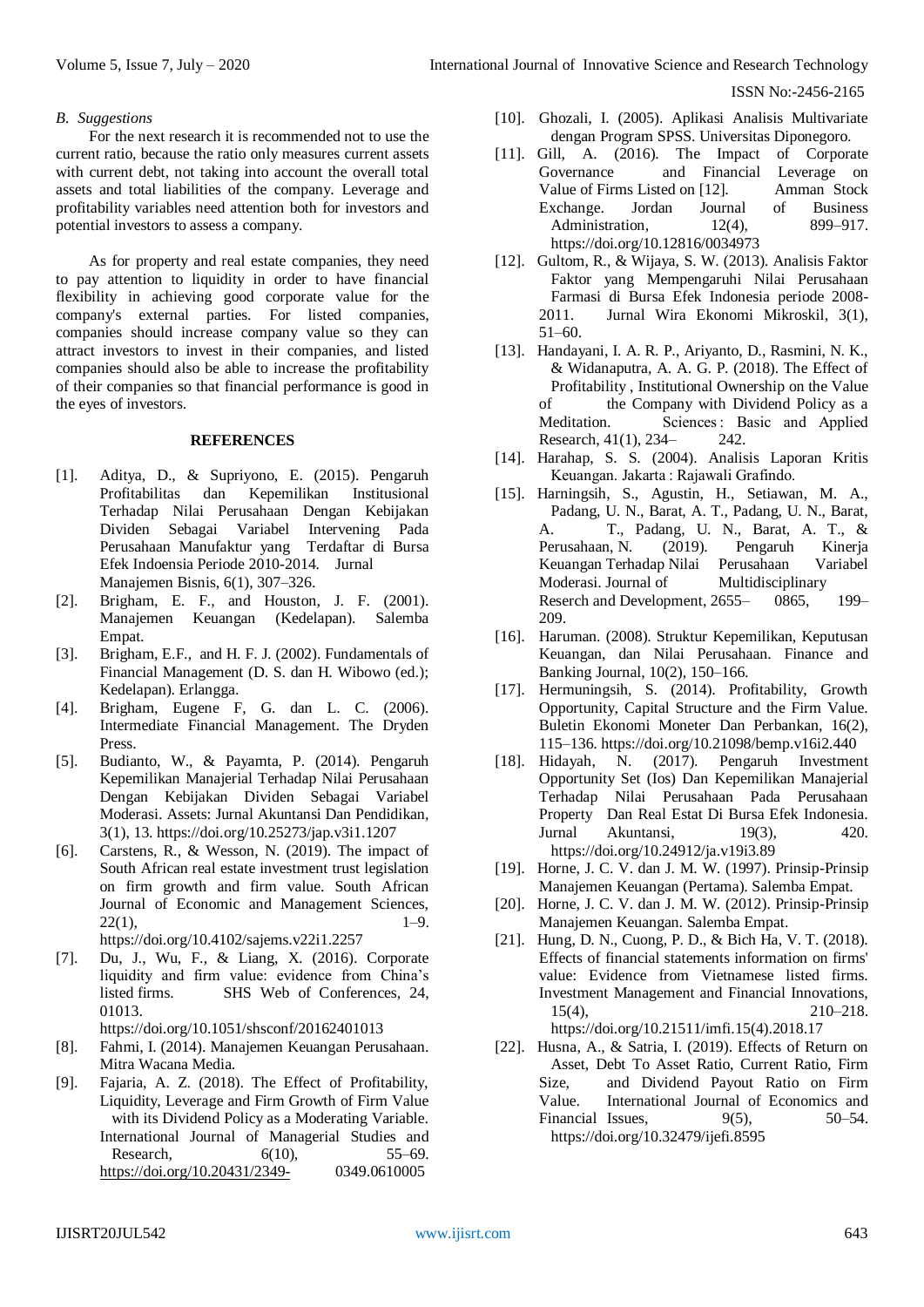- [23]. Isti'adah, U. (2015). Faktor-faktor yang mempengaruhi nilai perusahaan pada perusahaan non keuangan. JURNAL NOMINAL, IV(2), 57–72. https://doi.org/10.34208/jba.v19i1.67
- [24]. Jensen, M. C., & Meckling, W. H. (1976). Theory Of The Firm: Managerial Behavior, Agency Costs And Ownership STRUCTURE. Journal of Financial Economics.
- [25]. Jonathan, S. (2006). Metode Penelitian Kuantitatif dan Kualitatif. Graha Ilmu.
- [26]. Kasmir. (2008). Analisa Laporan Keuangan. PT Raja Grafindo Persada.
- [27]. Kasmir. (2012). Analisis Laporan Keuangan. PT Raja Grafindo Persada.
- [28]. Kasmir. (2014). Analisis Laporan Keuangan (Pertama). PT Raja Grafindo Persada.
- [29]. Kouki, M. (2011). Does Management Ownership Explain The Effect Of Leverage On Firm Value? An Analysis Of French Listed Firms Hatem ben Said. Journal of Business Studies Quarterly, 3(1), 169– 186.
- [30]. Liang, C. J., Huang, T. T., & Lin, W. C. (2011). Does ownership structure affect firm value? Intellectual capital across industries perspective. Journal of Intellectual Capital,  $12(4)$ ,  $552-570$ . https://doi.org/10.1108/14691931111181724
- [31]. Mahendra, A., Artini, L. G. S., & Suarjaya, A. . G. (2012). Pengaruh Kinerja Keuangan terhadap Nilai Perusahaan dengan Kebijakan Dividen sebagai Variabel Pemoderasi. Jurnal Manajemen, Strategi Bisnis, Dan Kewirausahaan, 6(2), 130–138. https://doi.org/10.1017/CBO9781107415324.004
- [32]. Mangantar, M., & Sumanti, J. C. (2015). Analisis Kepemilikan Manajerial, Kebijakan Hutang Dan Profitabilitas Terhadap Kebijakan Dividen Dan Nilai Perusahaan Pada Perusahaan Manufaktur Yang Terdaftar Di Bei Analysis. Jurnal EMBA, 3(1), 1141– 1151.
- [33]. Martono, A. H. (2006). Manajemen Keuangan (Kedua). Ekonisia.
- [34]. Mery, K. N., ' Z., & Kurnia, P. (2017). Pengaruh Likuiditas, Leverage Dan Profitabilitas Terhadap Nilai Perusahaan Dengan Kebijakan Dividen Sebagai Variabel Moderasi Pada Perusahaan Pertambangan Yang Terdaftar Di Bursa Efek Indonesia Tahun 2011- 2014. Jurnal Online Mahasiswa Fakultas Ekonomi Universitas Riau, 4(1), 2000–2014.
- [35]. Navissi, F., & Naiker, V. (2006). Institutional ownership and corporate value. Managerial Finance, 32(3),247–256.
- [36]. Nurhayati, M. (2013). Profitabilitas, Likuiditas Dan Ukuran Perusahaan Pengaruhnya Terhadap Kebijakan Dividen Dan Nilai Perusahaan Sektor Non Jasa Mafizatun. Jurnal Keuangan Dan Bisnis, 5(2), 144–153.
- [37]. Padnyawati, K. D., & Kusumawati, N. P. A. (2018). Pengaruh Struktur Kepemilikan Manajerial Pada Nilai Perusahaan Dengan Kebijakan Dividen Sebagai Variabel Intervening. 2018, 1–23.
- [38]. Raharjaputra, H. (2009). Manajemen Keuangan Dan Akuntansi. Salemba Empat.
- [39]. Rahmantio, I., Saifi, M., & Nurlaily, F. (2018). Pengaruh Debt To Equity Ratio , Return On Equity , Return On Asset Dan Ukuran Perusahaan Terhadap Nilai Perusahaan ( Studi pada Perusahaan Pertambangan yang Terdaftar di Bursa Efek Indonesia Tahun 2012-2016). Jurnal Administrasi Bisnis (JAB), 57(1), 151–159.
- [40]. Riyanto, B. (1995). "Dasar-Dasar Pembelajaran Perusahaan" (Keempat). Gajah Mada.
- [41]. Rochmah, S. A., & Fitria, A. (2017). Pengaruh Kinerja Keuangan Tehadap Nilai Perusahaan : Kebijakan Dividen Sebagai Variabel Moderating. Jurnal Ilmu Dan Riset Akuntansi, 6(3), 998–1017.
- [42]. Sambora, M. N., Handayani, S. R., & Rahayu, S. M. (2014). Pengaruh Leverage Dan Profitbilitas Terhadap Nilai Perusahaan. Jurnal Administrasi Bisnis,  $8(1)$ ,  $1-10$ . https://doi.org/10.1017/CBO9781107415324.004
- [43]. Sartono, A. (2002). Financial management Applications and Theory. BPFE.
- [44]. Sudana, I. M. (2011). Manajemen Keuangan Perusahaan Teori dan Praktik. Erlangga.
- [45]. Sugiyono. (2007). Metode Penelitian Bisnis. Alfabeta.
- [46]. Sugiyono. (2011). Metode Penelitian Kuantitatif, Kualitatif dan R&D. Alfabeta.
- [47]. Tahu, G. P., & Susilo, D. D. B. (2017). Effect of Liquidity , Leverage and Profitability to The Firm Value (Dividend Policy as Moderating Variable) in Manufacturing Company of Indonesia Stock Exchange. Research Journal of Finance and Accounting, 8(18), 89–98.
- [48]. Taslim, F. A. (2016). Pengaruh Rasio Likuiditas, Aktivitas, dam Profitabilitas Terhadap Nilai Perusahaan Dengan kebijakan Dividen Sebagai variabel Intervning (Pada Perusahaan Manufaktur yang Terdaftar Di BII Periode 2010-2014). Jurnal Equilibrium, x(1), 1829~5517.
- [49]. Tui, S., Nurnajamuddin, M., Sufri, M., & Nirwana, A. (2017). Determinants of Profitability and Firm Value: Evidence from Indonesian Banks. IRA-International Journal of Management & Social Sciences (ISSN 2455-2267), 7(1), 84. https://doi.org/10.21013/jmss.v7.n1.p10
- [50]. Ventje Ilat, Novi Swandari Budiarso, H. R. N. W. (2019). TRUST VALUE OF A DIVIDEND : AN EVIDENCE FROM INDONESIA. Accountability, 08(01), 17–28.
- [51]. Vintilă, G., & Gherghina, Ş. C. (2015). Does ownership structure influence firm value? An empirical research towards the bucharest stock exchange listed companies. International Journal of Economics and Financial Issues, 5(2), 501–514.
- [52]. Wida, N. P., & Suartana, I. W. (2014). Pengaruh Kepemilikan Manajerial Dan Kepemilikan Institusional Pada Nilai Perusahaan. E-Jurnal Akuntansi, 9(3), 575–590.